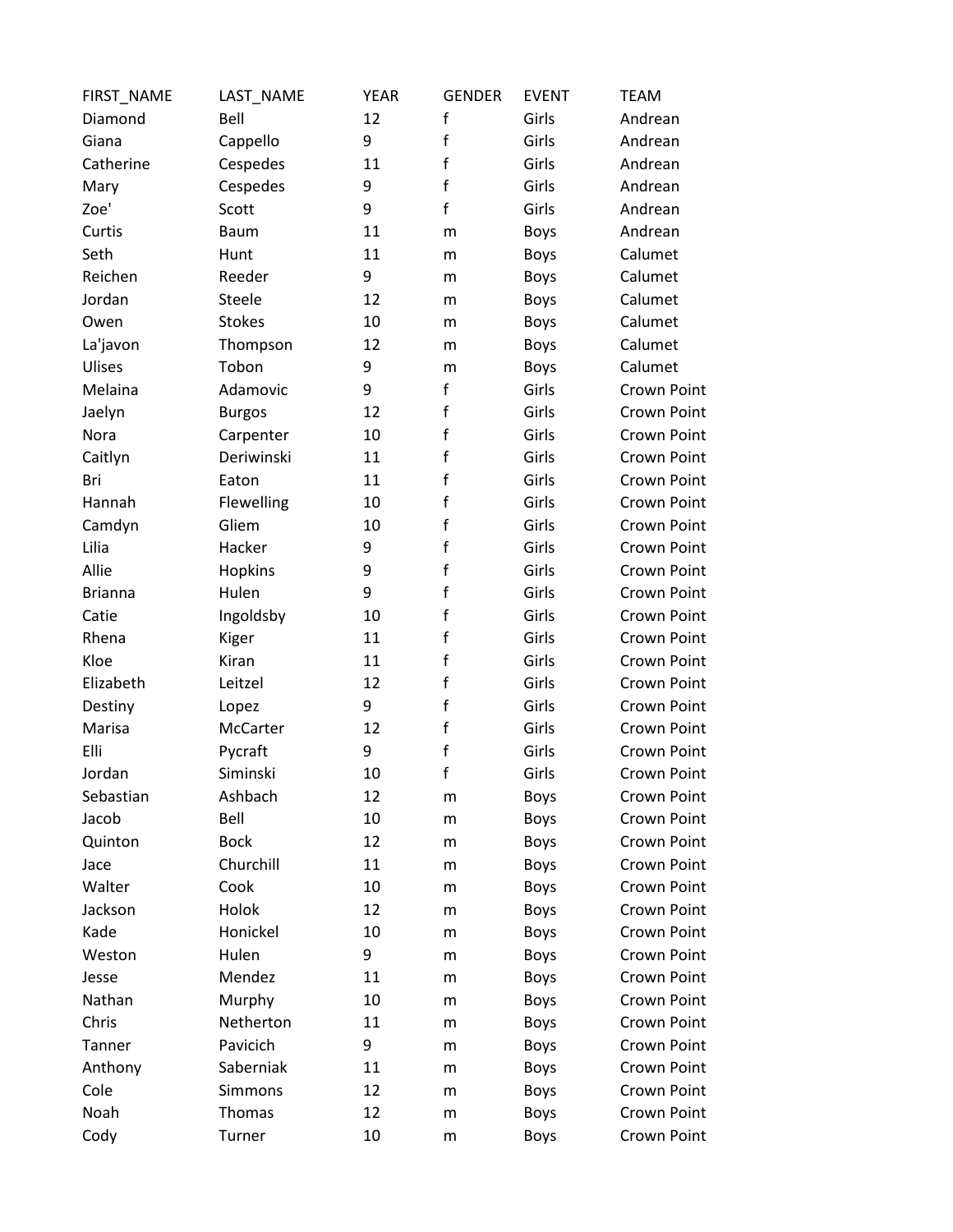| Evan          | Turner           | 10 | m           | <b>Boys</b> | Crown Point           |
|---------------|------------------|----|-------------|-------------|-----------------------|
| Cameron       | Zimmerman        | 11 | m           | <b>Boys</b> | <b>Crown Point</b>    |
| Jacqueline    | Rios             | 10 | f           | Girls       | East Chicago Central  |
| Egypt         | Lipscomb         | 12 | m           | <b>Boys</b> | East Chicago Central  |
| Athalia       | <b>Barrett</b>   | 12 | f           | Girls       | Gary West Side        |
| Laya'Lapri    | Ratney           | 9  | f           | Girls       | Gary West Side        |
| Joshua        | Hardy            | 11 | m           | <b>Boys</b> | Gary West Side        |
| Jacoba        | <b>Babin</b>     | 11 | f           | Girls       | Griffith              |
| Serena        | Bridegroom       | 11 | f           | Girls       | Griffith              |
| Savannah      | Harrington       | 10 | f           | Girls       | Griffith              |
| Maya          | Perez            | 10 | f           | Girls       | Griffith              |
| Katie         | Plopper          | 9  | f           | Girls       | Griffith              |
| Ashley        | Taylor           | 10 | $\mathsf f$ | Girls       | Griffith              |
| Lily          | Wroblewski       | 10 | f           | Girls       | Griffith              |
| Nina          | Zielke           | 10 | f           | Girls       | Griffith              |
| Maxwell       | Archambault      | 10 | m           | <b>Boys</b> | Griffith              |
| Theodore      | Bacon            | 9  | m           | <b>Boys</b> | Griffith              |
| David         | <b>Bacon II</b>  | 11 | m           | <b>Boys</b> | Griffith              |
| Jonathan      | Baxter Jr.       | 12 | m           | <b>Boys</b> | Griffith              |
| Thomas        | <b>Bukowski</b>  | 9  | m           | <b>Boys</b> | Griffith              |
| Ethan         | Horsley          | 9  | m           | <b>Boys</b> | Griffith              |
| Joseph        | LaPatra          | 9  | m           | <b>Boys</b> | Griffith              |
| Maverik       | Nelson           | 12 | m           | <b>Boys</b> | Griffith              |
| Hayden        | O'Brien          | 11 | m           | <b>Boys</b> | Griffith              |
| Justin        | Perez            | 12 | m           | <b>Boys</b> | Griffith              |
| Nathan        | Pinkelton        | 10 | m           | <b>Boys</b> | Griffith              |
| Esmeralda     | Lopez            | 12 | f           | Girls       | Hammond Bishop Noll   |
| Ashely        | Navarrete        | 9  | $\mathsf f$ | Girls       | <b>Hammond Clark</b>  |
| Camila        | Perez            | 9  | f           | Girls       | <b>Hammond Clark</b>  |
| Jalisa        | Walsh            | 12 | f           | Girls       | <b>Hammond Clark</b>  |
| Carlos        | Perez            | 11 | m           | <b>Boys</b> | <b>Hammond Clark</b>  |
| Ashley        | Martinez         | 12 | f           | Girls       | <b>Hammond Gavit</b>  |
| Ava           | <b>Meadows</b>   | 9  | f           | Girls       | <b>Hammond Gavit</b>  |
| Aidan         | Bevan            | 11 | m           | <b>Boys</b> | Hammond Gavit         |
| Matthew       | Hutcherson       | 10 | m           | <b>Boys</b> | <b>Hammond Gavit</b>  |
| George        | Peterson         | 12 | m           | <b>Boys</b> | <b>Hammond Gavit</b>  |
| Jimenez       | Jasmin           | 11 | f           | Girls       | <b>Hammond Morton</b> |
| Donovan       | Hope-Browder     | 10 | m           | <b>Boys</b> | <b>Hammond Morton</b> |
| <b>Briana</b> | <b>Bollinger</b> | 11 | f           | Girls       | Hanover Central       |
| Ruby          | Borkstrom        | 9  | f           | Girls       | Hanover Central       |
| Maria         | Davenport        | 11 | f           | Girls       | Hanover Central       |
| Carly         | <b>DeVries</b>   | 10 | f           | Girls       | Hanover Central       |
| Melanie       | <b>DeVries</b>   | 9  | f           | Girls       | Hanover Central       |
| Caroline      | Donaldson        | 9  | f           | Girls       | Hanover Central       |
| Madeline      | Kartz            | 12 | f           | Girls       | Hanover Central       |
| Hannah        | Kieffer          | 9  | f           | Girls       | Hanover Central       |
| Mia           | Sarkey           | 10 | f           | Girls       | Hanover Central       |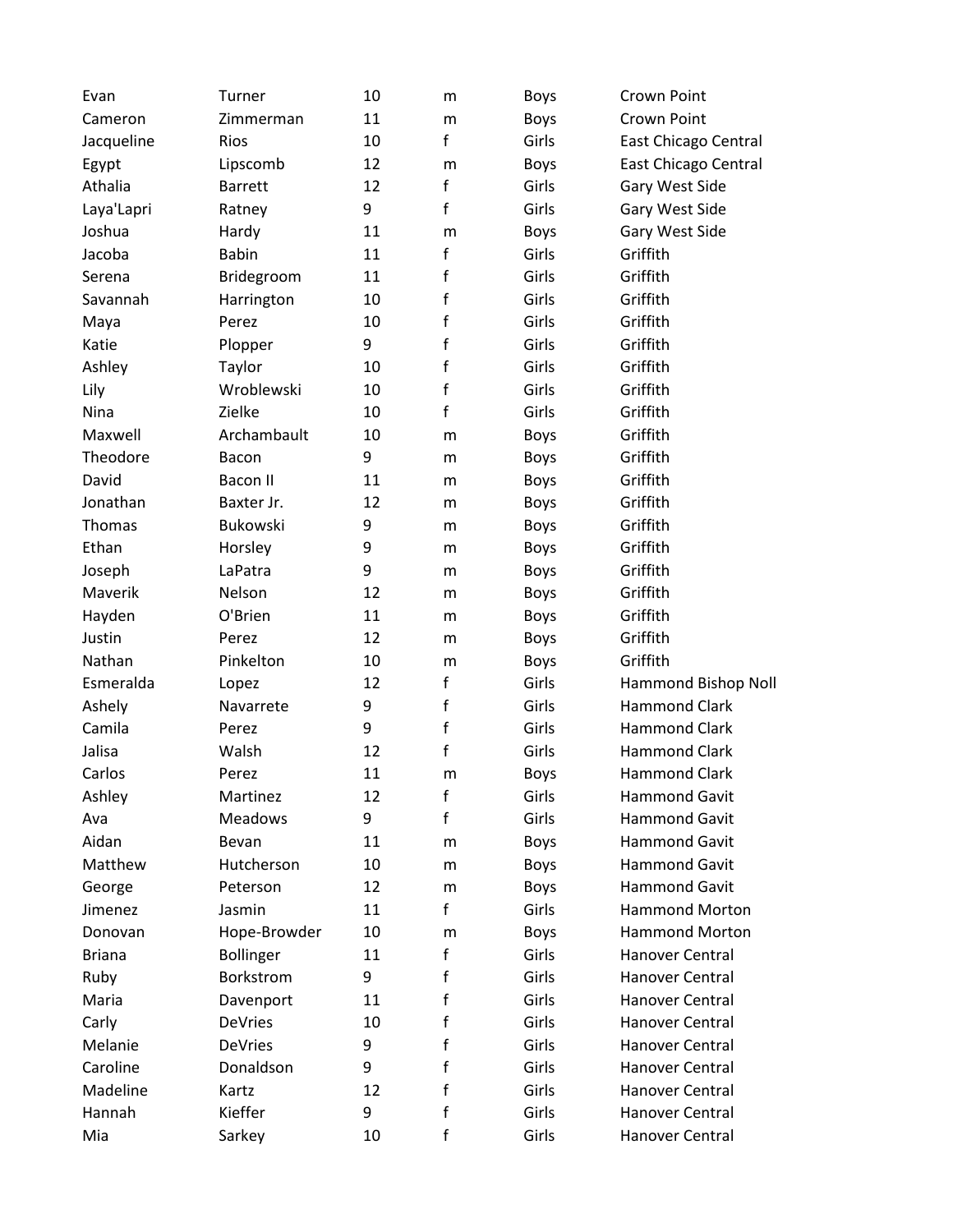| Sabrina      | Siems         | 11 | $\mathbf f$ | Girls       | <b>Hanover Central</b> |
|--------------|---------------|----|-------------|-------------|------------------------|
| Hannah       | Smith         | 10 | f           | Girls       | <b>Hanover Central</b> |
| Alex         | Arce          | 12 | m           | <b>Boys</b> | Hanover Central        |
| Christian    | Dahn          | 10 | m           | <b>Boys</b> | <b>Hanover Central</b> |
| Daniel       | Kartz         | 9  | m           | <b>Boys</b> | <b>Hanover Central</b> |
| <b>Bryce</b> | Noble         | 11 | m           | <b>Boys</b> | <b>Hanover Central</b> |
| John         | Rich          | 10 | m           | <b>Boys</b> | <b>Hanover Central</b> |
| Kyle         | Thibideau     | 12 | m           | <b>Boys</b> | <b>Hanover Central</b> |
| Charlie      | Watson        | 11 | m           | <b>Boys</b> | Hanover Central        |
| Ryan         | York          | 10 | m           | <b>Boys</b> | Hanover Central        |
| Madison      | Elijah        | 12 | $\mathsf f$ | Girls       | Hebron                 |
| Sidney       | Elijah        | 10 | f           | Girls       | Hebron                 |
| Jonathon     | Noel          | 10 | m           | <b>Boys</b> | Hebron                 |
| Jacob        | Stewart       | 12 | m           | <b>Boys</b> | Hebron                 |
| Robert       | Summerville   | 9  | m           | <b>Boys</b> | Hebron                 |
| Noah         | Weaver        | 12 | m           | <b>Boys</b> | Hebron                 |
| Connor       | Williams      | 11 | m           | <b>Boys</b> | Hebron                 |
| Miranda      | <b>Bates</b>  | 12 | f           | Girls       | Highland               |
| Kyla         | Gamez         | 11 | $\mathsf f$ | Girls       | Highland               |
| Isabelle     | Gomez         | 11 | $\mathsf f$ | Girls       | Highland               |
| Mira         | Handley       | 11 | $\mathsf f$ | Girls       | Highland               |
| Aaliyah      | Keil          | 9  | $\mathsf f$ | Girls       | Highland               |
| Nina         | Koutz         | 10 | $\mathsf f$ | Girls       | Highland               |
| Catheryn     | Markus        | 11 | $\mathsf f$ | Girls       | Highland               |
| Lindsay      | Modjeski      | 12 | $\mathsf f$ | Girls       | Highland               |
| Danielle     | Rubalcaba     | 12 | $\mathsf f$ | Girls       | Highland               |
| Amber        | Sobkowicz     | 11 | $\mathsf f$ | Girls       | Highland               |
| Madison      | Stephens      | 9  | $\mathsf f$ | Girls       | Highland               |
| Hannah       | Walsh         | 9  | $\mathsf f$ | Girls       | Highland               |
| Alina        | Wilson        | 12 | $\mathsf f$ | Girls       | Highland               |
| Adam         | Ackermann     | 12 | m           | <b>Boys</b> | Highland               |
| Caden        | Andreatta     | 10 | m           | <b>Boys</b> | Highland               |
| Benjamin     | Ayon          | 12 | m           | Boys        | Highland               |
| Colin        | Gomez         | 12 | m           | Boys        | Highland               |
| Lucas        | Guerra        | 12 | m           | Boys        | Highland               |
| Garrett      | Lewis         | 10 | m           | <b>Boys</b> | Highland               |
| Alejandro    | Miranda       | 12 | m           | <b>Boys</b> | Highland               |
| Nicholas     | Shamel        | 10 | m           | Boys        | Highland               |
| David        | Zaronias      | 10 | m           | <b>Boys</b> | Highland               |
| Michael      | Zaronias      | 12 | m           | Boys        | Highland               |
| Adriana      | Arauz         | 9  | f           | Girls       | Hobart                 |
| Sydney       | <b>Belk</b>   | 11 | f           | Girls       | Hobart                 |
| Addison      | <b>Black</b>  | 9  | $\mathsf f$ | Girls       | Hobart                 |
| Lilliann     | <b>Butler</b> | 12 | $\mathsf f$ | Girls       | Hobart                 |
| Neveah       | Chavez        | 10 | $\mathsf f$ | Girls       | Hobart                 |
| Mikayla      | Fuentes       | 11 | f           | Girls       | Hobart                 |
| Ella         | Hornak        | 9  | f           | Girls       | Hobart                 |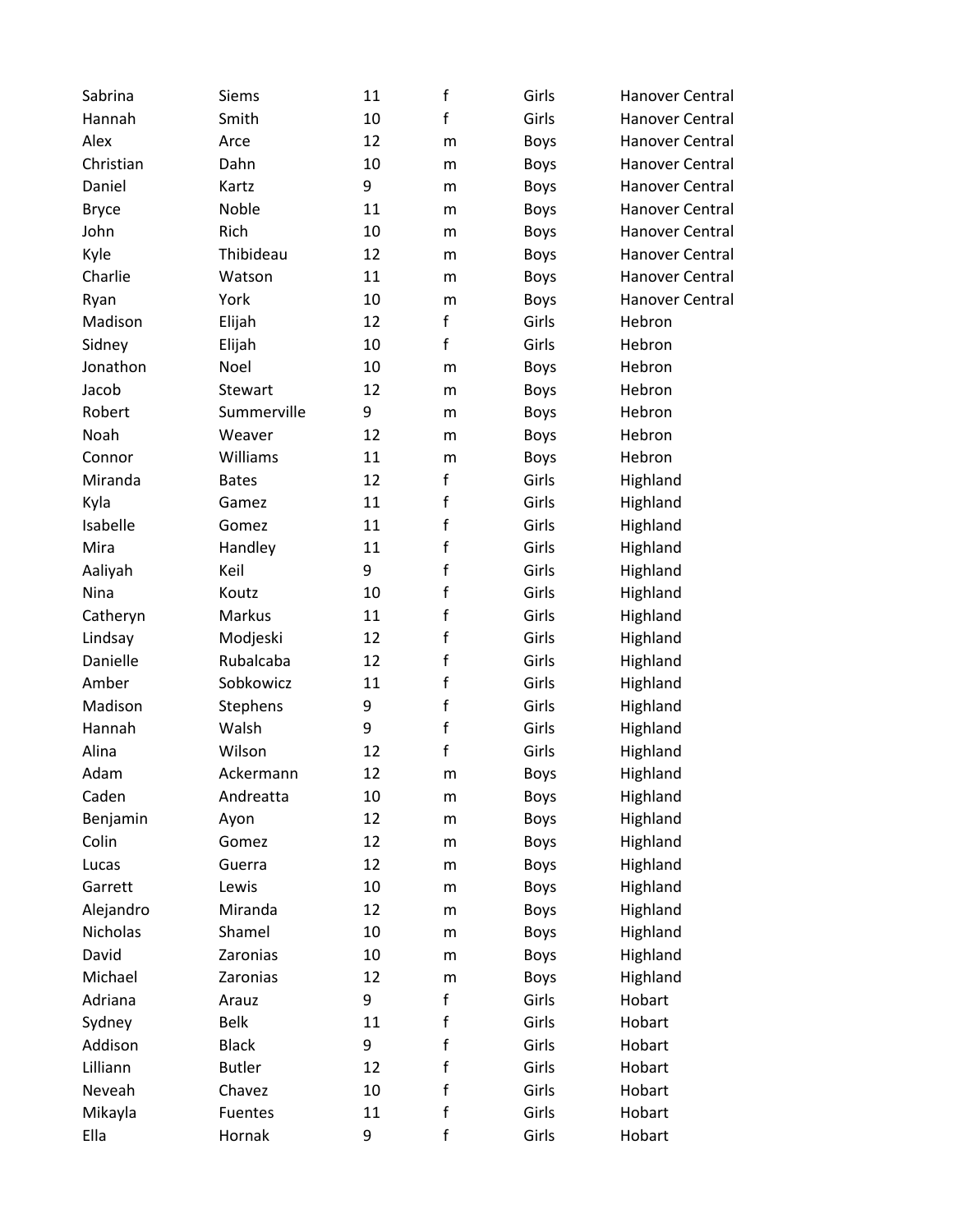| Kylee         | King           | 9  | $\mathsf f$  | Girls       | Hobart            |
|---------------|----------------|----|--------------|-------------|-------------------|
| Melanie       | Paterson       | 9  | f            | Girls       | Hobart            |
| Emma          | Ramirez        | 11 | $\mathbf f$  | Girls       | Hobart            |
| Kaiden        | Click          | 11 | m            | <b>Boys</b> | Hobart            |
| Vicente       | Gutierrez      | 9  | m            | <b>Boys</b> | Hobart            |
| <b>Bruce</b>  | Leipart        | 12 | m            | <b>Boys</b> | Hobart            |
| Thomas        | Martin         | 9  | m            | <b>Boys</b> | Hobart            |
| Ryan          | Mattel         | 9  | m            | <b>Boys</b> | Hobart            |
| Joseph        | Meagher        | 11 | m            | <b>Boys</b> | Hobart            |
| Mark          | Perez          | 12 | m            | <b>Boys</b> | Hobart            |
| Owen          | Stankich       | 9  | m            | <b>Boys</b> | Hobart            |
| Ryan          | Wein           | 10 | m            | <b>Boys</b> | Hobart            |
| Jonah         | Wells          | 11 | m            | <b>Boys</b> | Hobart            |
| Thomas        | Williamson     | 10 | m            | <b>Boys</b> | Hobart            |
| Elizabeth     | Aje            | 11 | $\mathbf f$  | Girls       | Illiana Christian |
| Nora          | Filler         | 9  | f            | Girls       | Illiana Christian |
| Mya           | Loubriel       | 10 | f            | Girls       | Illiana Christian |
| Aliza         | Nelson         | 10 | f            | Girls       | Illiana Christian |
| Avery         | Olthof         | 9  | f            | Girls       | Illiana Christian |
| Dorianne      | Smith          | 12 | f            | Girls       | Illiana Christian |
| Faith         | Van Wieren     | 10 | f            | Girls       | Illiana Christian |
| Alexandra     | Vis            | 10 | $\mathsf{f}$ | Girls       | Illiana Christian |
| Logan         | <b>Boersma</b> | 11 | m            | <b>Boys</b> | Illiana Christian |
| Noah          | <b>Boersma</b> | 11 | m            | <b>Boys</b> | Illiana Christian |
| Nolan         | Bouwman        | 9  | m            | <b>Boys</b> | Illiana Christian |
| Trevor        | Eenigenburg    | 11 | m            | <b>Boys</b> | Illiana Christian |
| Fritz         | Olthof         | 10 | m            | <b>Boys</b> | Illiana Christian |
| Jack          | Van Laten      | 9  | m            | <b>Boys</b> | Illiana Christian |
| Justin        | Van Prooyen    | 12 | m            | <b>Boys</b> | Illiana Christian |
| Lucas         | Vander Woude   | 9  | m            | <b>Boys</b> | Illiana Christian |
| Brady         | Vroom          | 11 | m            | <b>Boys</b> | Illiana Christian |
| Sydney        | Churilla       | 9  | f            | Girls       | Lake Central      |
| Carly         | Davis          | 11 | f            | Girls       | Lake Central      |
| Riley         | Knestrict      | 12 | f            | Girls       | Lake Central      |
| Taylor        | Kosiek         | 11 | f            | Girls       | Lake Central      |
| Natalie       | Kransky        | 10 | f            | Girls       | Lake Central      |
| Krista        | Kulacz         | 11 | f            | Girls       | Lake Central      |
| Abigail       | Martisek       | 12 | f            | Girls       | Lake Central      |
| Isabelle      | Martisek       | 9  | f            | Girls       | Lake Central      |
| Rachel        | Narjes         | 11 | f            | Girls       | Lake Central      |
| Addison       | Roth           | 9  | f            | Girls       | Lake Central      |
| Emily         | Thomas         | 12 | $\mathbf f$  | Girls       | Lake Central      |
| Nicole        | Vollrath       | 9  | f            | Girls       | Lake Central      |
| Kyle          | <b>Birgel</b>  | 12 | m            | <b>Boys</b> | Lake Central      |
| Jordan        | Duggan         | 12 | m            | <b>Boys</b> | Lake Central      |
| <b>Braden</b> | Johnson        | 12 | m            | <b>Boys</b> | Lake Central      |
| Dylan         | Lopez          | 10 | ${\sf m}$    | <b>Boys</b> | Lake Central      |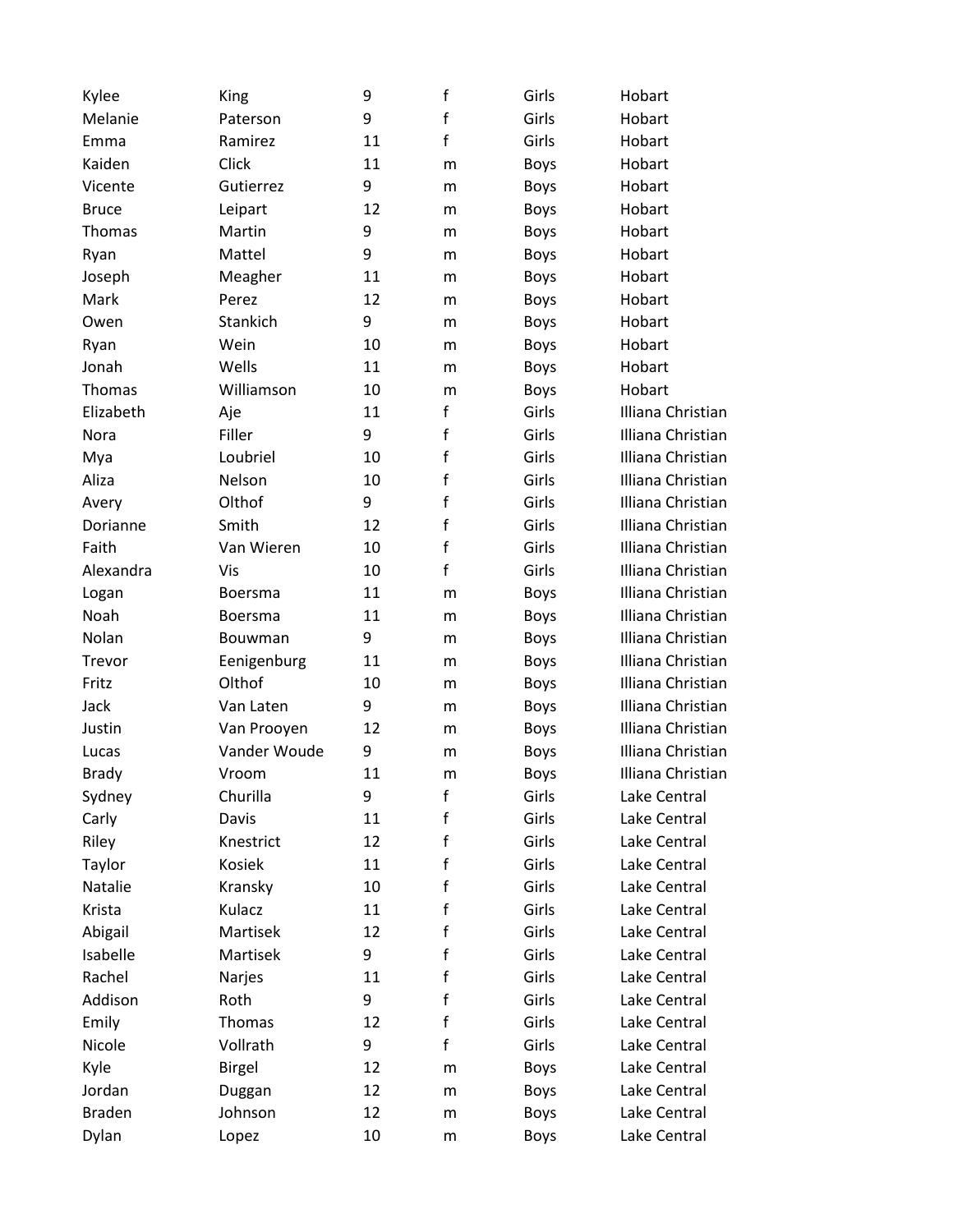| Daniel    | McGrath         | 12 | m            | <b>Boys</b> | Lake Central |
|-----------|-----------------|----|--------------|-------------|--------------|
| Drew      | McGrath         | 9  | m            | <b>Boys</b> | Lake Central |
| Zakaria   | Mohiuddin       | 12 | m            | <b>Boys</b> | Lake Central |
| Richard   | Moore           | 11 | m            | <b>Boys</b> | Lake Central |
| Hayden    | Podlin          | 12 | m            | <b>Boys</b> | Lake Central |
| Avery     | Ramos           | 11 | m            | <b>Boys</b> | Lake Central |
| Alekzandr | Rhody           | 12 | m            | <b>Boys</b> | Lake Central |
| Logan     | Russell         | 12 | m            | <b>Boys</b> | Lake Central |
| Ethan     | Schassburger    | 11 | m            | <b>Boys</b> | Lake Central |
| Trey      | Scheub          | 11 | m            | <b>Boys</b> | Lake Central |
| Ben       | Schmitt         | 11 | m            | <b>Boys</b> | Lake Central |
| Kaden     | Smith           | 10 | m            | <b>Boys</b> | Lake Central |
| Vince     | Vanderveen      | 11 | m            | <b>Boys</b> | Lake Central |
| Austin    | Wojcik          | 9  | m            | <b>Boys</b> | Lake Central |
| Payton    | Boyer           | 9  | f            | Girls       | Lowell       |
| Reilly    | Boyer           | 10 | f            | Girls       | Lowell       |
| Megan     | <b>Brandon</b>  | 11 | $\mathsf f$  | Girls       | Lowell       |
| Katelyn   | <b>Budz</b>     | 12 | f            | Girls       | Lowell       |
| Olivia    | Decker          | 10 | f            | Girls       | Lowell       |
| Jenna     | James           | 12 | f            | Girls       | Lowell       |
| Karina    | James           | 11 | f            | Girls       | Lowell       |
| Megan     | Kaczur          | 12 | $\mathsf{f}$ | Girls       | Lowell       |
| Sarrah    | Krusza          | 11 | $\mathsf{f}$ | Girls       | Lowell       |
| Laurin    | Marsh           | 12 | f            | Girls       | Lowell       |
| Isabella  | Medina          | 11 | f            | Girls       | Lowell       |
| Gabriella | Morache         | 9  | f            | Girls       | Lowell       |
| Morgan    | <b>Myers</b>    | 9  | f            | Girls       | Lowell       |
| Abagail   | Pflughoeft      | 9  | $\mathsf f$  | Girls       | Lowell       |
| Alycia    | Ramos           | 10 | f            | Girls       | Lowell       |
| Jackson   | <b>Bakker</b>   | 11 | m            | <b>Boys</b> | Lowell       |
| Seth      | <b>Bakker</b>   | 9  | m            | <b>Boys</b> | Lowell       |
| Joshua    | Breitenreiter   | 10 | m            | <b>Boys</b> | Lowell       |
| Anthony   | Carver          | 11 | m            | <b>Boys</b> | Lowell       |
| LeAnthony | Coleman-Lark    | 11 | m            | <b>Boys</b> | Lowell       |
| Ryan      | Farmer          | 12 | m            | <b>Boys</b> | Lowell       |
| James     | Ferguson        | 10 | m            | <b>Boys</b> | Lowell       |
| Marcus    | Gaertner        | 12 | m            | <b>Boys</b> | Lowell       |
| Nathan    | Hayden          | 10 | m            | <b>Boys</b> | Lowell       |
| Ethan     | Hernandez       | 10 | m            | <b>Boys</b> | Lowell       |
| Vaughn    | Huber           | 11 | m            | <b>Boys</b> | Lowell       |
| Benjamin  | Keeton          | 10 | m            | <b>Boys</b> | Lowell       |
| Jackson   | <b>McCauley</b> | 9  | m            | <b>Boys</b> | Lowell       |
| Jackson   | Mielczarek      | 11 | m            | <b>Boys</b> | Lowell       |
| Nathan    | Napiwocki       | 12 | m            | <b>Boys</b> | Lowell       |
| Jason     | Palicka         | 12 | m            | <b>Boys</b> | Lowell       |
| James     | Snow            | 10 | m            | <b>Boys</b> | Lowell       |
| Anthony   | Thiel           | 9  | m            | <b>Boys</b> | Lowell       |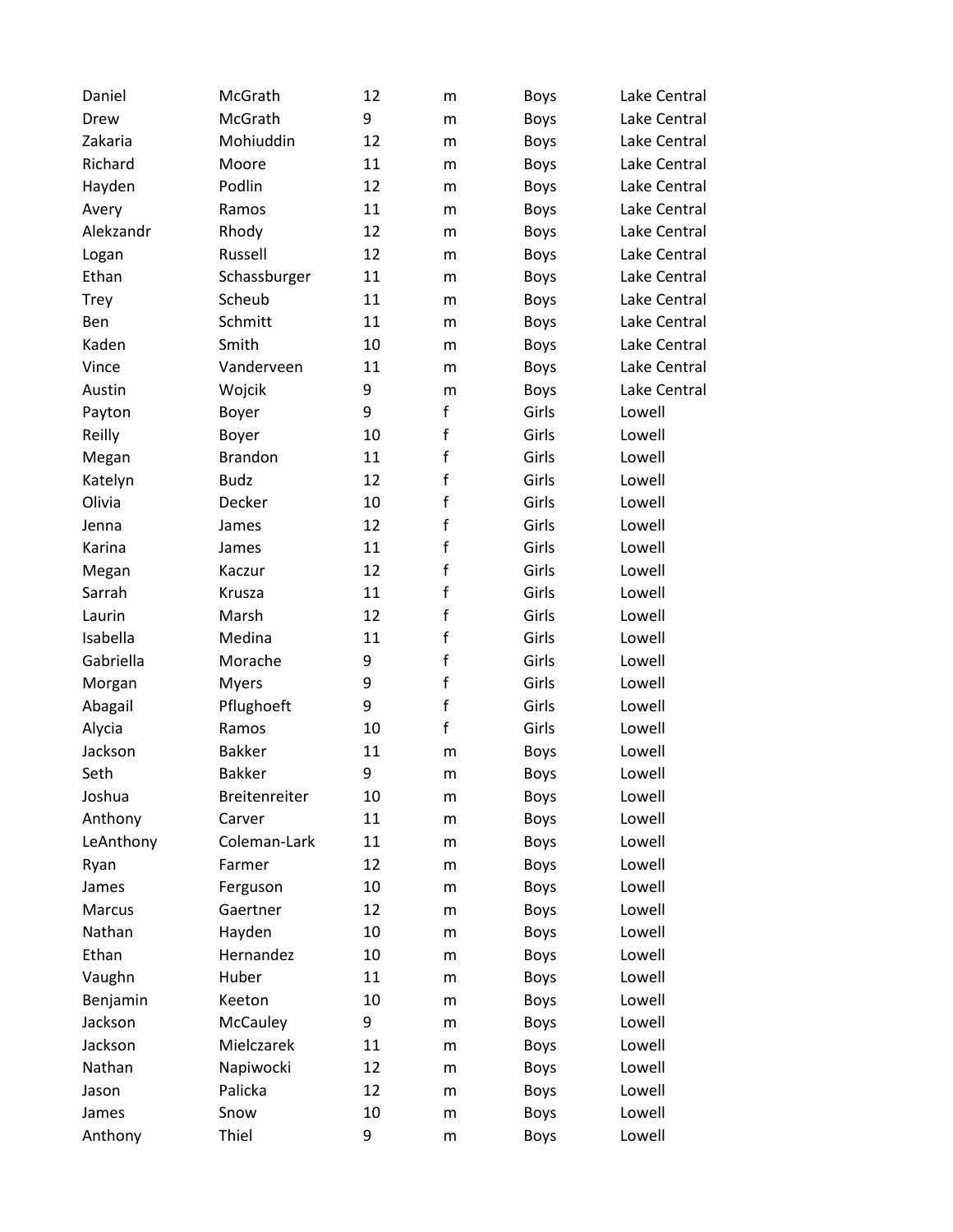| Beah                     | Corrales        | 12 | $\mathsf f$  | Girls       | Merrillville |
|--------------------------|-----------------|----|--------------|-------------|--------------|
| <b>NATALIE</b>           | <b>MARTINEZ</b> | 12 | $\mathsf{f}$ | Girls       | Merrillville |
| Merci                    | Tan             | 11 | $\mathsf{f}$ | Girls       | Merrillville |
| Carlos                   | Callahan        | 10 | m            | <b>Boys</b> | Merrillville |
| Zachary                  | Dunn            | 11 | m            | <b>Boys</b> | Merrillville |
| Jeremie                  | Lander          | 12 | m            | Boys        | Merrillville |
| David                    | Walton          | 10 | m            | Boys        | Merrillville |
| Konstantinopoulos Amelia |                 | 11 | $\mathsf f$  | Girls       | Munster      |
| <b>Babus</b>             | Anna            | 11 | $\mathsf{f}$ | Girls       | Munster      |
| Nahnsen                  | Daniella        | 10 | $\mathsf f$  | Girls       | Munster      |
| Fesko                    | Elizabeth       | 11 | $\mathsf f$  | Girls       | Munster      |
| Cvitkovich               | Gia             | 10 | $\mathsf f$  | Girls       | Munster      |
| Childs                   | Jillianna       | 10 | $\mathsf{f}$ | Girls       | Munster      |
| Hemingway                | Kathryn         | 12 | $\mathsf{f}$ | Girls       | Munster      |
| <b>Baurain</b>           | Kristen         | 11 | $\mathsf f$  | Girls       | Munster      |
| <b>Buck</b>              | Mary            | 10 | $\mathsf{f}$ | Girls       | Munster      |
| Zachary                  | Myanne          | 11 | $\mathsf f$  | Girls       | Munster      |
| Newby                    | Regan           | 11 | $\mathsf f$  | Girls       | Munster      |
| Jorge                    | Riley           | 9  | $\mathsf{f}$ | Girls       | Munster      |
| Mach                     | Riley           | 9  | $\mathsf{f}$ | Girls       | Munster      |
| Korey                    | Allen           | 11 | m            | Boys        | Munster      |
| Ari                      | Arzumanian      | 12 | m            | <b>Boys</b> | Munster      |
| Ralph                    | <b>Brown</b>    | 9  | m            | <b>Boys</b> | Munster      |
| Ethan                    | <b>Buck</b>     | 12 | m            | Boys        | Munster      |
| Jacob                    | Cipowski        | 11 | m            | <b>Boys</b> | Munster      |
| Michael                  | Collins         | 11 | m            | Boys        | Munster      |
| Dominic                  | DiCarlo         | 9  | m            | <b>Boys</b> | Munster      |
| Stephen                  | Heritage        | 12 | m            | <b>Boys</b> | Munster      |
| Charles                  | Iverson         | 11 | m            | Boys        | Munster      |
| Jacob                    | Katz            | 11 | m            | <b>Boys</b> | Munster      |
| Andrew                   | Klaich          | 10 | m            | <b>Boys</b> | Munster      |
| Maxwell                  | Lindenmayer     | 11 | m            | <b>Boys</b> | Munster      |
| Juan Angel               | Olivencia-Duque | 12 | m            | Boys        | Munster      |
| Joshua                   | Serrano         | 9  | m            | <b>Boys</b> | Munster      |
| lan                      | Smith           | 9  | m            | <b>Boys</b> | Munster      |
| Gabriel                  | Tienstra        | 11 | m            | <b>Boys</b> | Munster      |
| Noah                     | Villarreal      | 10 | m            | Boys        | Munster      |
| Anthony                  | Young           | 11 | m            | Boys        | Munster      |
| Daneli                   | Alvarez         | 10 | f            | Girls       | Whiting      |
| Yolanda                  | Esparza         | 10 | f            | Girls       | Whiting      |
| Esmeralda                | Garcia          | 10 | f            | Girls       | Whiting      |
| Jasmine                  | Garcia          | 11 | f            | Girls       | Whiting      |
| Sara                     | Hernandez       | 9  | f            | Girls       | Whiting      |
| Angelina                 | Lancaster       | 10 | f            | Girls       | Whiting      |
| Evelyn                   | Olmedo          | 12 | f            | Girls       | Whiting      |
| Isabel                   | Ornelas         | 12 | $\mathsf f$  | Girls       | Whiting      |
| Renee                    | Patton          | 12 | f            | Girls       | Whiting      |